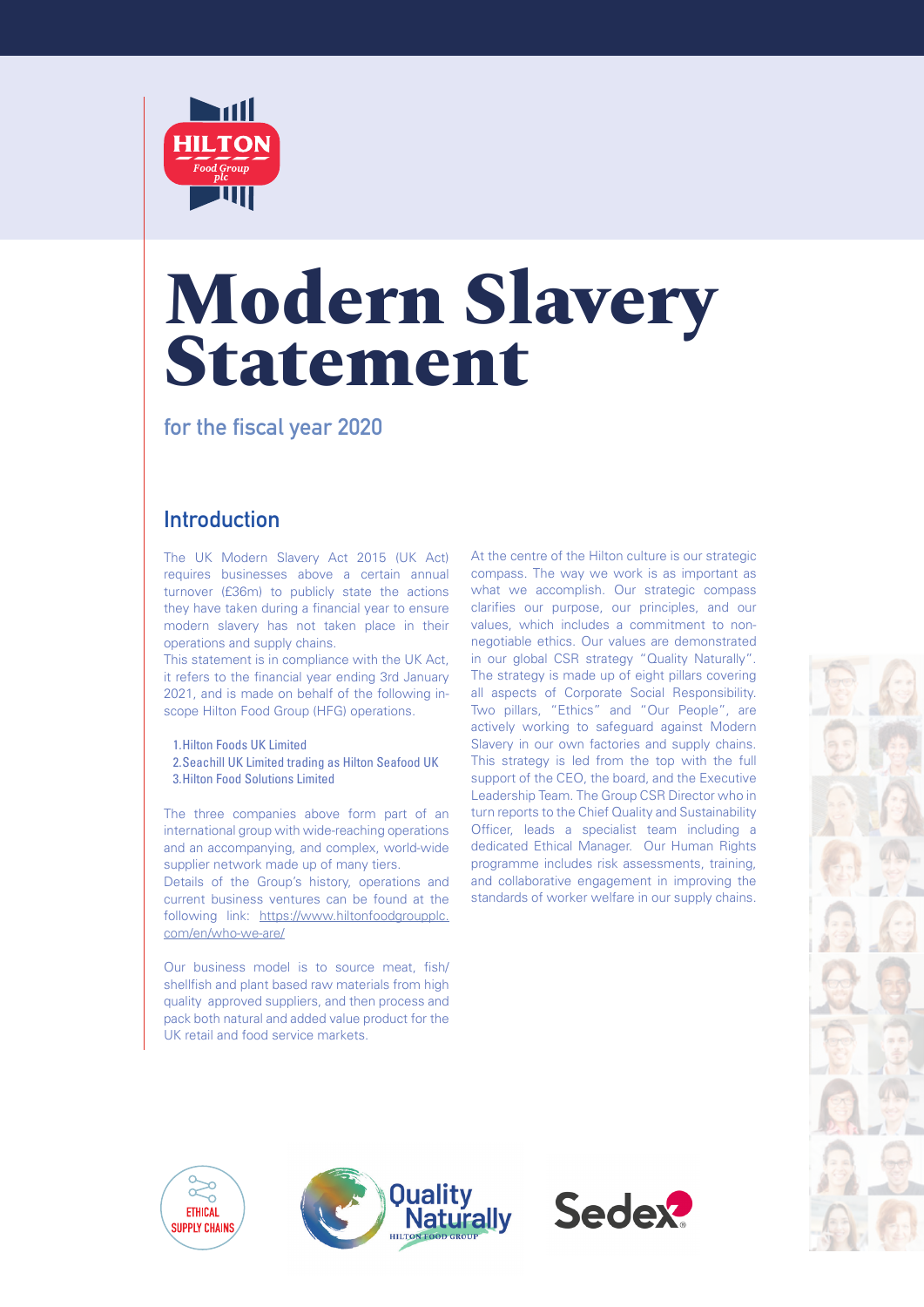# **Policies**

We have a group Ethical Trading Policy (published on our website) which covers the overarching commitments, responsibilities and ethical principles on Human Rights, ethical trading, worker rights and practices.

#### Additional policies include the following:

Equal opportunities & dignity at work Procurement Supplier code of conduct Responsible recruitment Bribery and corruption

Health & Safety **Grievance** Whistleblowing Human trafficking and forced labour

#### **Due Diligence & risk management**

#### We use risk assessments to contribute to our due diligence for our employment and recruitment procedures, and within our global supply chain.

During 2020 we made significant progress in our ethical journey. Along with key supplier and retail partners, we completed our first Human Rights Impact Assessment (following Oxfam guidelines) of Vietnamese farmed prawn supply. The assessment involved multiple tiers of the complex supply chain from the local factories and farms, back as far as the fishmeal plant supplying the feed manufacturer.

At our manufacturing sites, we look to identify actual and potential risks of modern slavery and to ensure remediation where any cases are identified. At the time of writing this statement we have recorded zero cases within our business. To ensure the wellbeing of our people we have robust recruitment processes and train our managers and supervisors to look for signs of modern slavery and forced labour. We provide a safe means, and actively encourage, our people to report any issues with their recruitment, transport or accommodation providers which will receive our full support. We follow ILO guidelines for responsible and fair recruitment where all our labour providers are licenced and approved. All of our people have access to our trained HR personnel for support, and we share details of where to get help and advice, anonymously if preferred. All of our employees including temporary and agency staff can, and are, encouraged to utilise our grievance and whistleblowing mechanisms.

Our supply chain due diligence processes are based on a comprehensive risk assessment that is updated on a regular basis to identify new and emerging risks and improve supply chain transparency. We do understand that we operate in some high-risk supply chains, especially in our seafood business, and we actively seek to assure we



Our preferred risk assessment route continues to be via Sedex so that we can manage multi-tier responsible sourcing data and provide detailed assessments to our customers about our own sites. Our A/B membership status brings us visibility of the standards in our suppliers' sites and the tiers below them where they have also registered on Sedex. We have an alternative "in- house" comprehensive assessment and compliance route for those suppliers not using Sedex.

We are active members of FNET and engaged in its governance during 2020. This forum acts as a source of up-to-date global information and horizon scanning, which gives us advance learning about emerging



ethical issues and helps us to identify key areas that might require further investigation, in a timely manner.



Our supplier assessments, risk ratings, audit reports and thirdparty certification evidence is housed within an online supplier management portal, which is used in synergy with the Sedex ethical data exchange system.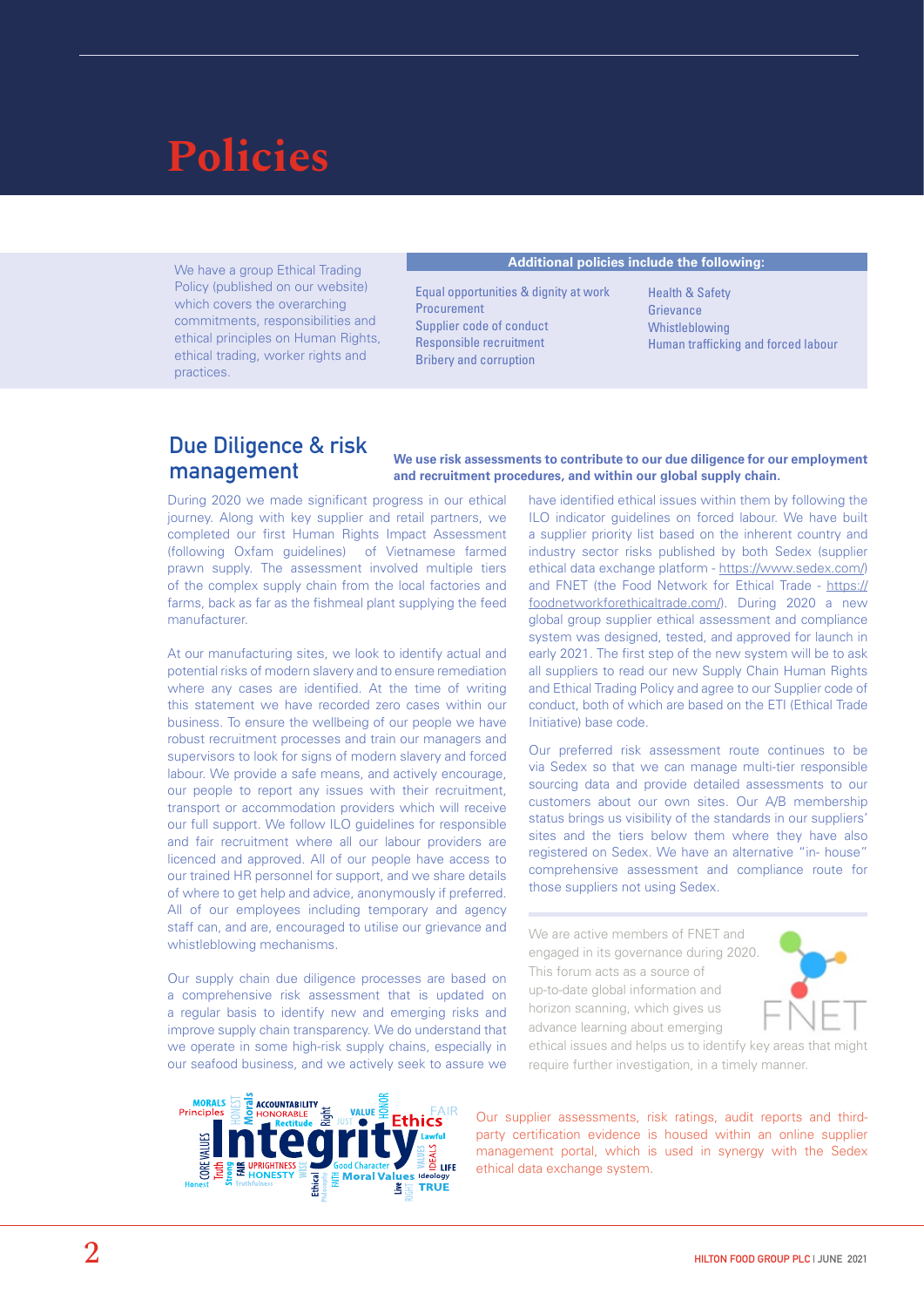#### **Assessed Effectiveness**

The group principles, KPI's and objectives apply to all of our sites, and we have demonstrated continued progress towards the objectives reported in our previous statements:-

1. Mapping and Risk Assessment of our supply chains

- We have continued ethical risk assessments using FNET and Sedex protocols, which are incorporated into our global supplier approval system.
- A new global ethical assessment and compliance system was built and tested in 2020 and is being rolled out across the group in 2021. The new system combines and improves upon existing assessments to include a comprehensive supplier code of conduct. The process is integrated into the existing supplier approval system and includes a two-stage risk assessment system either utilising Sedex systems (our preference) or an internal risk rating system for non-Sedex supplier members. We will report on its progress in the next statement.
- All of our seafood suppliers have been risk assessed using expanded assessments down the supply chains including fishing fleets and farms. All of our high-risk seafood suppliers are registered on Sedex and have completed a Self-Assessment Questionnaire (SAQ). We have utilised our own SAQ for collecting compliance data from suppliers that are not on Sedex, and this data will be transferred to the new system.
- We have continued engaging with our suppliers to encourage them to register on Sedex as our preferred route of supplier engagement and transparency. During 2020 we saw an increase in suppliers linking to us on Sedex.

#### 2. High Risk Supplier Assessments

- We have continued social compliance audits for our high-risk supply chains. Physical visits and audits have been restricted by Covid-19 travel restrictions, however, we were able to continue physical audits in two of our higher risk supply chains, China and Vietnam. Where physical audits have not been possible, virtual audits have been trialled for some high-risk suppliers.
- The new global Responsible Fishing Vessel Scheme (RFVS) audit programme is now up and running. We were members of the oversight board and technical committee during its establishment, and we now continue in its governance and intend to utilise the scheme for our high-risk fishing vessels. Progress in this has been severely restricted due to travel restrictions resulting from Covid-19.
- We are pleased that we were able to complete our first Human Rights Impact Assessment of our farmed prawn supply chains in Vietnam. This study covered several tiers behind our direct suppliers and was commissioned in partnership with a major UK retailer and two supplier partners to Hilton Seafood. The study showed some good practices and some areas for improvement.
- 3. Training our leadership team, managers, and supervisors in awareness of modern slavery, and our people in where and how they can obtain support
- We continue to roll out Modern Slavery training to all our employees and we have made awareness training part of employee induction. Senior managers and supervisors receive detailed training including instruction on what to do if they suspect modern slavery is taking place at their site.
- During 2020 our Executive Leadership Team together with our site Managing Directors were trained (virtually) in Modern Slavery, Due Diligence and Ethical Trading by an external ethical consultant.
- We are complementing our internal Modern Slavery training with industry recognised and leading Stronger Together Modern Slavery training.
- 4. Engaging in industry collaborative forums to share and build best practice
- We maintained active engagement and participation in FNET, in particular the Recruitment Fees and Supplier Engagement restrictions FNET played an important role in keeping information up to date to facilitate a horizon scanning programme to help us better risk assess our supply chain.
- We continue to have a strong presence in the Seafood Ethical Action Alliance (SEA Alliance) with representation on the steering group.
- Having previously co-funded the development and launch of the Sedex fishing vessel Self-Assessment Questionnaire, we continue to promote its trial use to risk assess ethical and welfare practices on board fishing vessels.
- We continue active involvement in the governance of standards that include ethical assessments including the Responsible Fishing Vessel Scheme, Global Gap, and Marin Trust. Our aim is to influence and shape increased ethical elements of assurance and best practice schemes.
- We continue our commitment to the Environmental Justice Foundation Ten principles for global transparency in the fishing industry.
- We exercise due diligence in establishing the legal origin of seafood products and marine ingredients used in the feed for our farmed fish and base our systems on the BSI PAS 1550 standard (for eliminating Illegal Unreported and Unregulated (IUU) fisheries) which we helped to develop. This includes audits of the feed producers and for the highest risk supply chains the fishmeal plants that supply them.
- We also contributed to advocacy alongside the Scottish fishing industry, which has recently resulted in migrant fishers being classified by the Home office as skilled workers so they can be employed on work visa and have improved employment conditions and rights. This positive action has substantially improved recruitment and transparency in the Scottish fishing industry.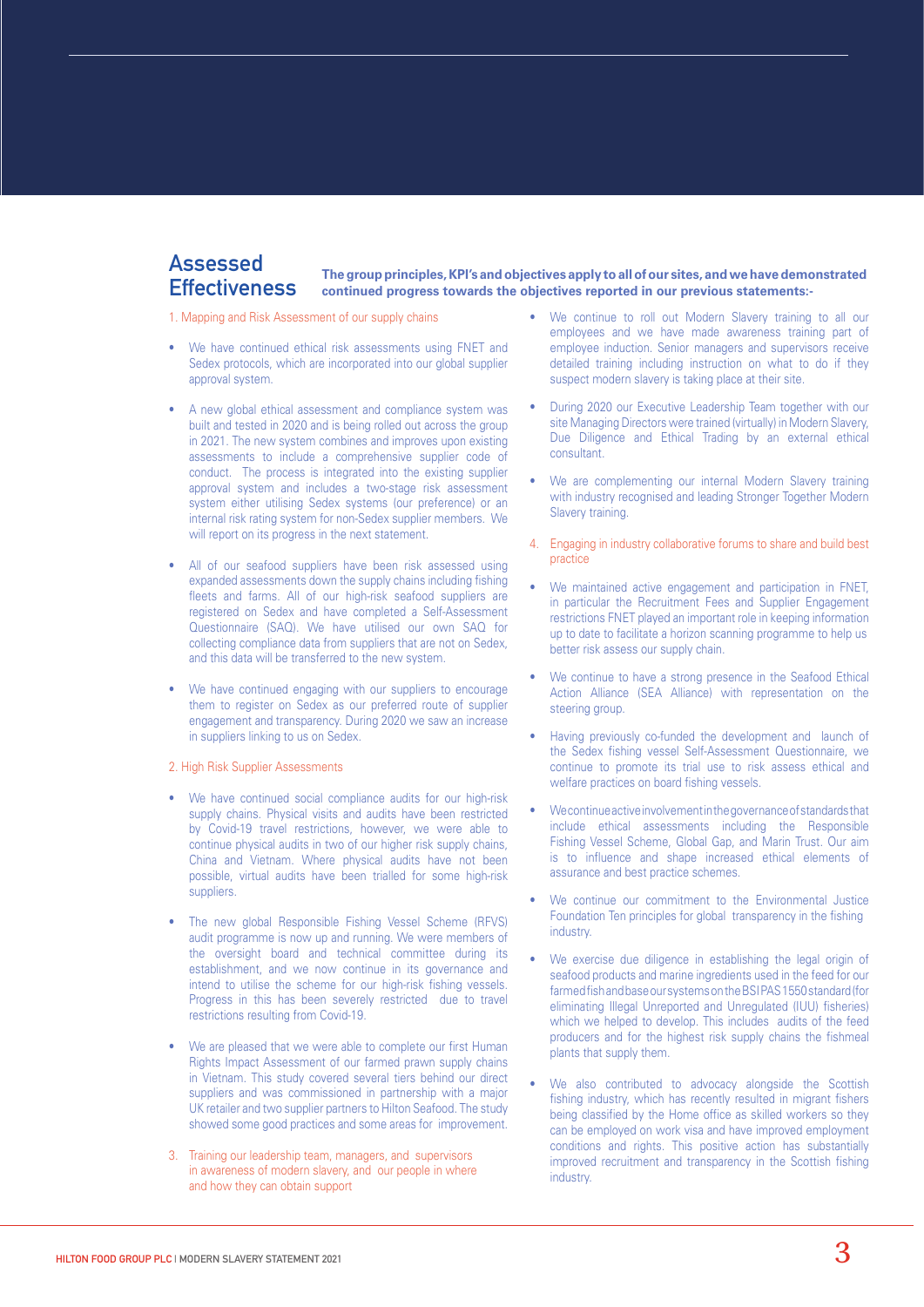# **Policies**

### **Covid -19**

The onset and continued presence of restrictions due to Covid-19 has made many normal business practices more challenging, and some impossible. Our strong risk assessment procedures, robust practices and committed management has enabled our sites to remain open for production in a strictly controlled manner. Our people have been treated respectfully and monitored throughout the pandemic. All of our protocols were maintained, and no instances of modern slavery have been identified

It has been more difficult to maintain engagement with our supply chains as we have not been able to travel for supplier visits and face to face audits. We have maintained our awareness through horizon scanning and industry shared intelligence of risks in high-risk countries and industries. We have improved and strengthened our supplier SAQ's and made sure we maintained contact with our suppliers on a more regular basis using video conference facilities. We have built a better and more focussed risk assessment process during this period and will re-establish our physical audits when the Covid restrictions are removed.



We are on a journey of increasing transparency of the ethical standards within our supply chains and our engagement in improving the safety and wellbeing of the people working within them and those supported or otherwise impacted by them. This journey takes us further up the pyramid of progress as shown in the diagram opposite.